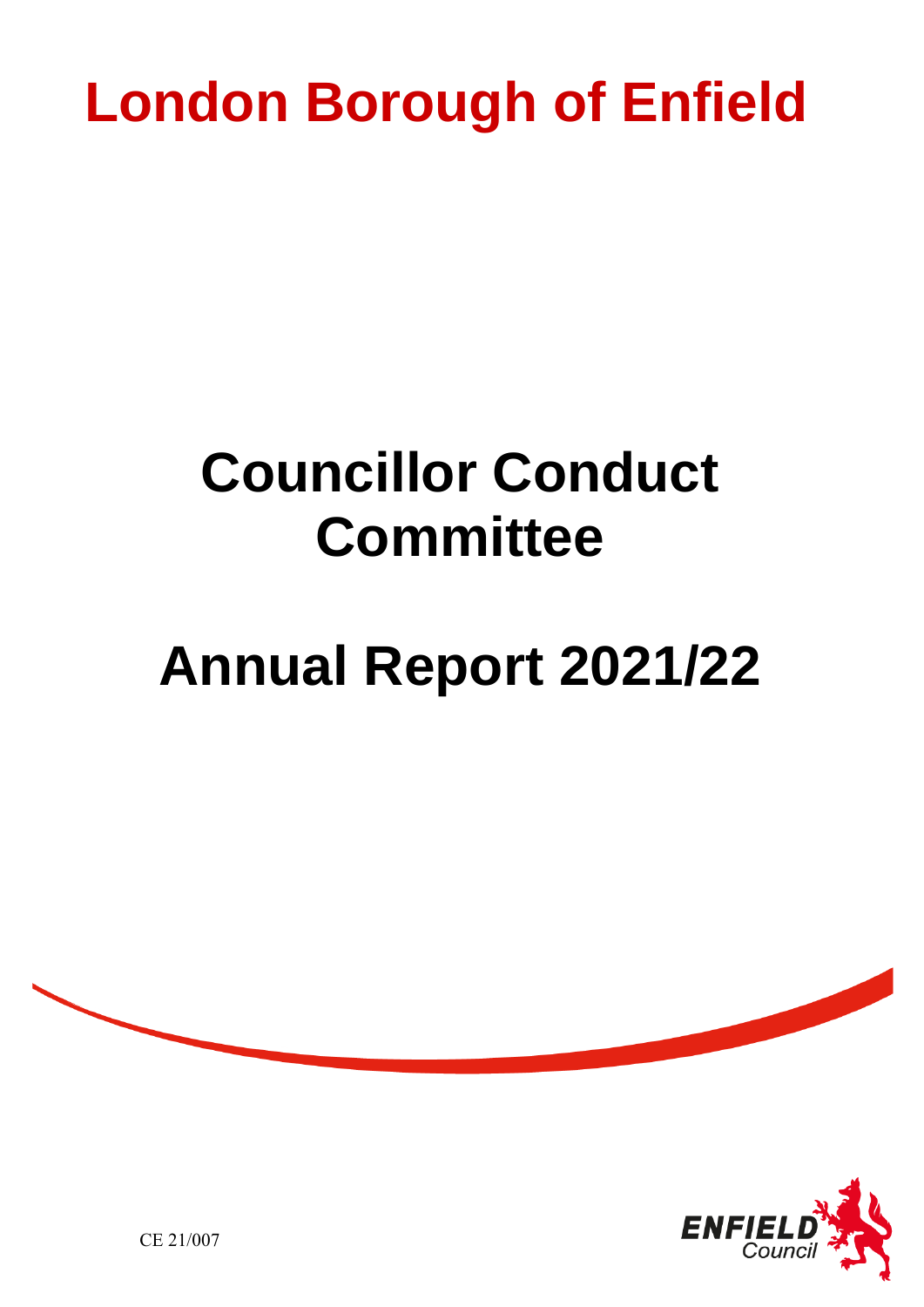#### **1. Introduction**

This report details the key aspects of the committees work during 2021/22.

The committee ensures there is an effective process for dealing with code of conduct complaints, supports the principles of good governance and upholds an ethical culture within the Council.

#### **2. Membership**

The Councillor Conduct Committee is made up of four councillors (two from each party, including each of the party whips), supported by two independent persons. The councillors appointed to the committee for 2021/22 were:

Councillor Claire Stewart (Chair); Councillor Glynis Vince (Vice Chair); Councillor Rick Jewell; Councillor Elaine Hayward

#### **3. Changes in Personnel**

As required by the Localism Act 2011 all local authorities must appoint at least one independent person whose views are sought and taken into account by the local authority before it makes a decision on an allegation that has been investigated.

The Committee advertised, interviewed, and appointed Joan Mansfield to the vacant position, and this was approved at Council AGM in May 2021. Joan's appointment is for a period of two years, finishing in May 2023.

The recruitment process will begin for a second independent person following the sad passing of Christine Chamberlain who was the other independent person. The job description and advert was agreed by the committee on 1 March 2022.

The committee was supported by the Monitoring Officer, Jeremy Chambers. Terry Osborne joined us in February 2022 as the new Interim Director of Law & Governance and Monitoring Officer. There are also two deputy Monitoring Officers.

#### **4. Terms of reference**

The full terms of reference of the Councillor Conduct Committee are set out at appendix 1. The role of the committee is:

 To deal with policy, complaints against councillors and issues concerning the members' Code of Conduct.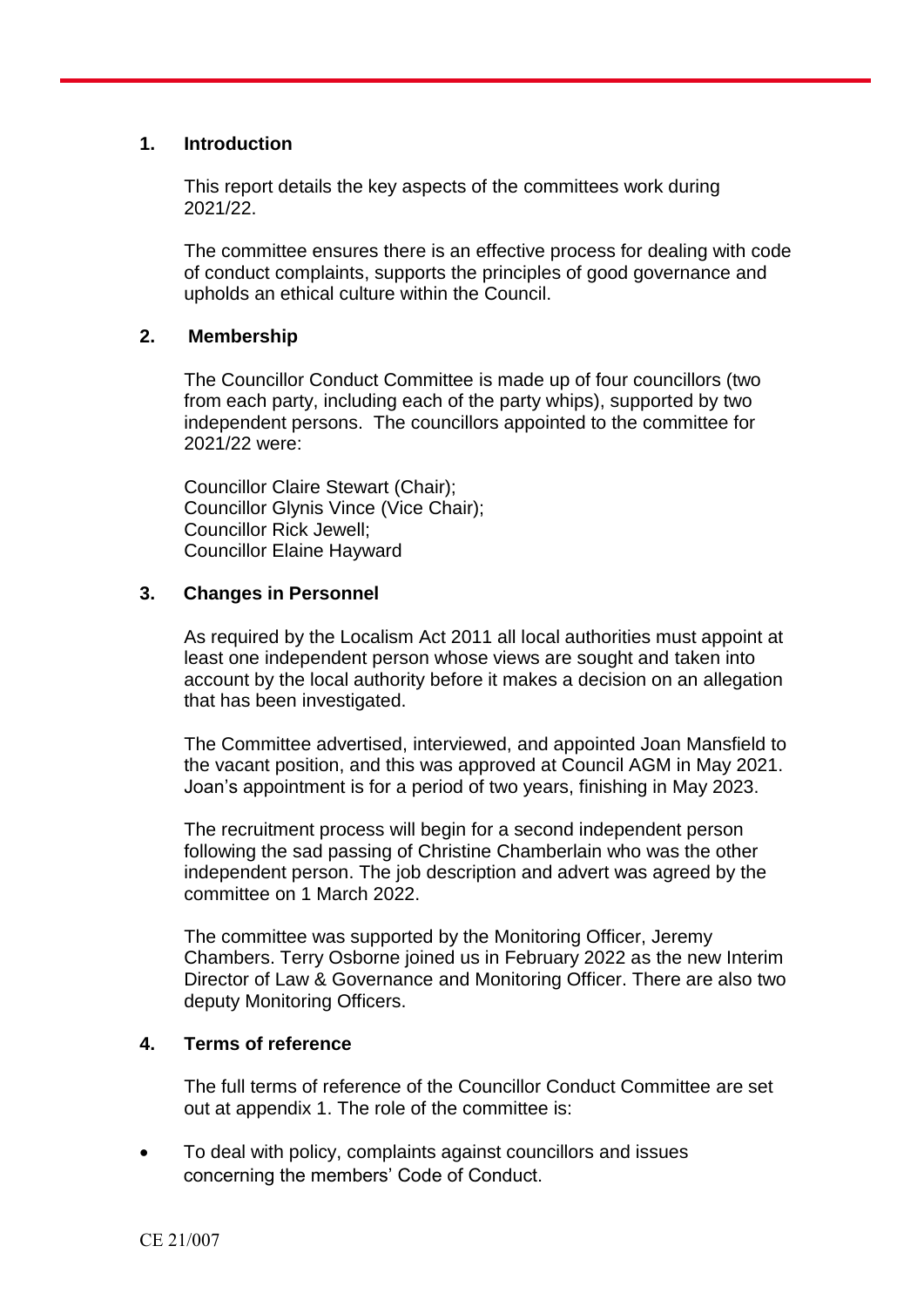- To promote and maintain high standards of conduct by councillors and all co-opted members.
- To assist councillors and co-opted members to observe their Code of Conduct and all other Codes within the Constitution.
- To monitor the operation of the Councillors' Code of Conduct and report when appropriate to the full Council on the adoption or revision of the Code and all other codes within the Constitution.
- To consider requests for dispensations by councillors, and co-opted members relating to interests set out in the Code of Conduct.
- To discharge such other functions either general or specific as the Council may from time to time allocate to the Committee.

#### **5. The committees work programme**

There were two meetings held during the year, which were normal business meetings dealing with an update on cases, and approval to recruit to the Independent persons post.

#### **6. Member Training**

Training on the code of conduct was provided by the Monitoring Officer for all new members on 7 May 2022 and further training will be provided by her to the political party groups in the coming weeks.

#### **7. Dispensations**

A dispensation can be granted in the following circumstances:

- (a) Where members of the decision-making body have disclosable pecuniary interests in a matter that would "impede the transaction of the business"
- (b) That without the dispensation, the representation of different political groups on the body conducting the business would be so upset as to alter the outcome of any vote on the matter
- (c) That the authority considers that the dispensation is in the interest of persons living in the authority's area
- (d) That the authority considers that it is otherwise appropriate to grant a dispensation.

Due to the ongoing coronavirus pandemic, Council agreed a general dispensation to remain in place until the 25th May 2022 AGM, to all councillors from the requirements of Section 85(1) of the Local Government Act 1972.

The dispensation aimed to ensure that members were not disadvantaged by non-attendance at meetings either through illness due to covid-19, or when the council considered that the health risk to members, officers and public are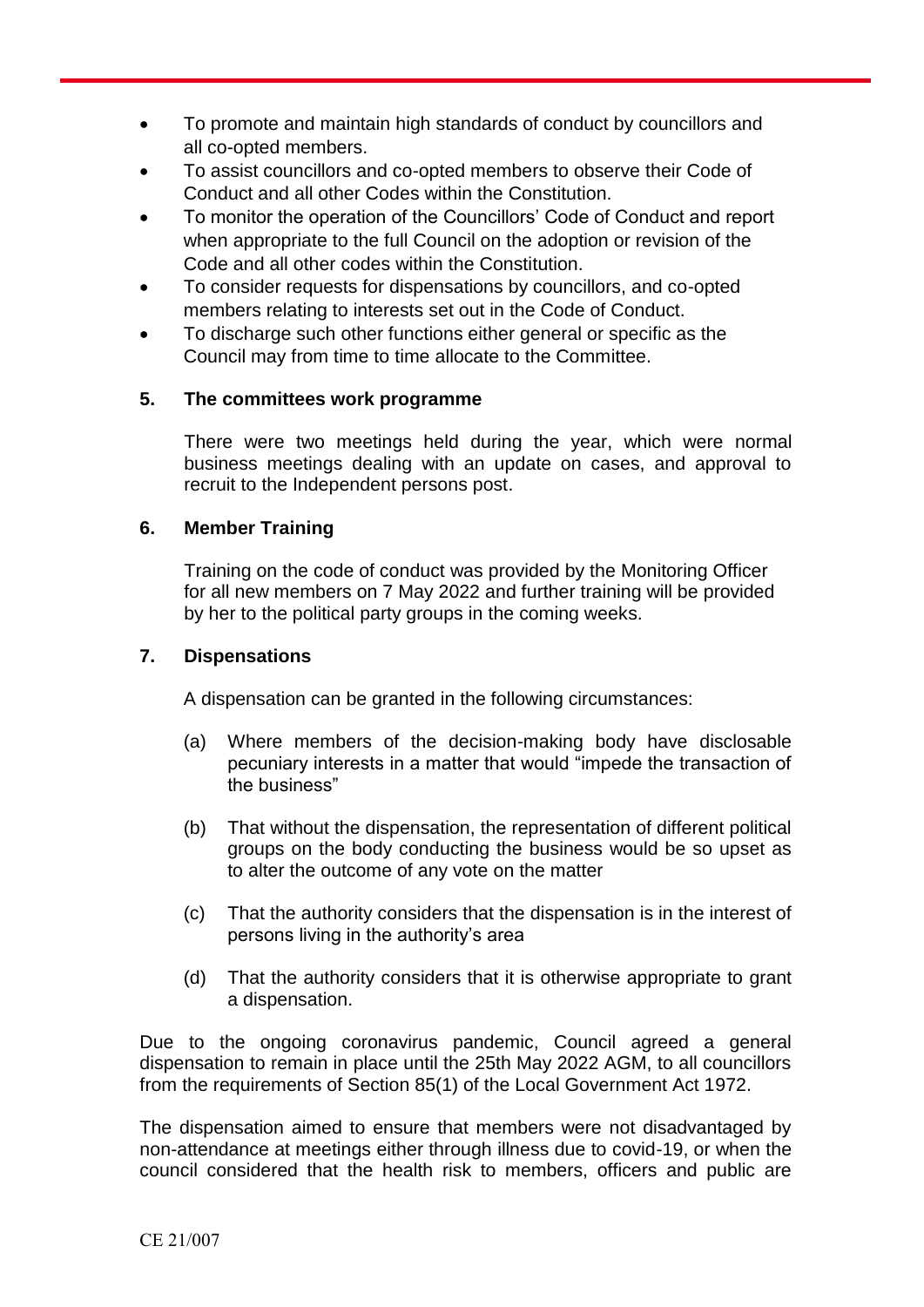greater than the requirement to physically attend formal meetings of the council.

#### **8. Complaints**

The Council will use its reasonable endeavours to determine a complaint within 3 months of receipt.

During 2021/22 the Monitoring Officer received 22 complaints.

The Monitoring Officer rejected 1 of these as they were not eligible under the code of conduct.

The remaining complaints have been concluded or are subject to ongoing investigations. These are summarised in Appendix 2. Some of the complaints were not determined within the recommended timescale of 3 months and the new Interim Director of Law and Governance will ensure that complaints are dealt with within the required timescale in future.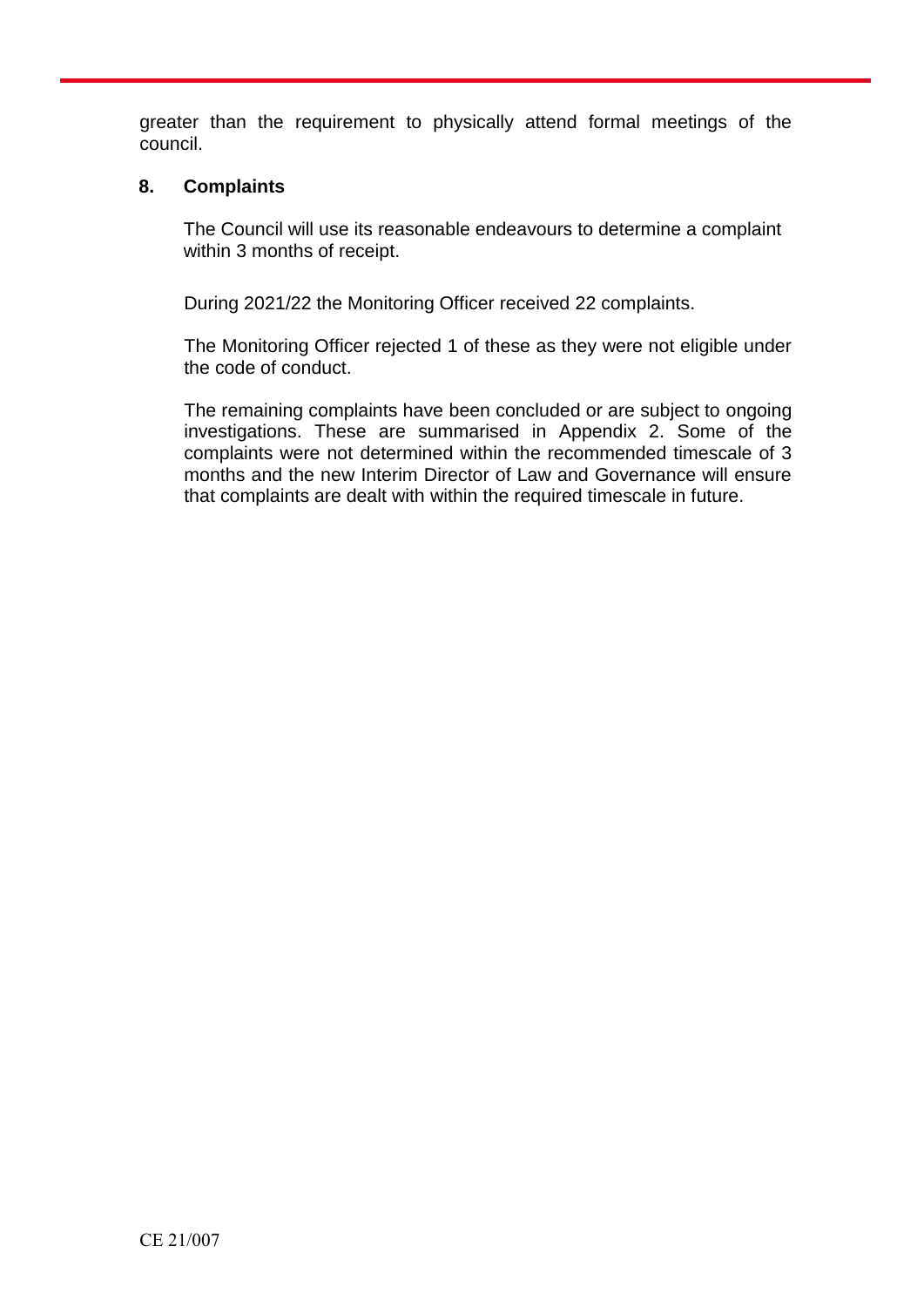#### **Appendix 1**

#### **COUNCILLOR CONDUCT COMMITTEE**

#### **Appointed by:** Council

**Proportionality:** Disapplied

#### **Membership:**

4 members of the Council: 2 majority and 2 opposition to include both group whips.

2 substitute members by each group to be appointed at the Annual Council meeting. Substitute members to be permitted in the following circumstances:

- 8. To take the place of an ordinary member from the respective group on the Committee where that member will be absent for the whole of the meeting. Such an appointment would apply for the entire meeting, including where the meeting is reconvened after any adjournment; or
- (b) Where an ordinary member of the Committee is prevented from attending and participating in a meeting due to any disclosable interest they may have in an issue or complaint to be considered. In these cases the substitute appointment would only apply to the consideration of the relevant item on the agenda.

The committee member who wishes to appoint a substitute member must notify the Monitoring Officer in writing, prior to the beginning of the relevant committee meeting of the intended substitution. Once notification of a substitute member has been received the ordinary member of the committee will not (unless the notice of substitution is withdrawn prior to the start of the meeting) be entitled to attend the relevant meeting or part of the meeting to which the substitution applies as a member of the committee.

The Independent Person(s) and the Monitoring Officer will be asked to attend the meetings to offer advice and support.

**The membership must be drawn from:** As set out in membership

**Chair and Vice-Chair appointed by:** Council, with the chair being the majority group whip and the vice-chair being an opposition whip.

**Public / Private meeting:** Public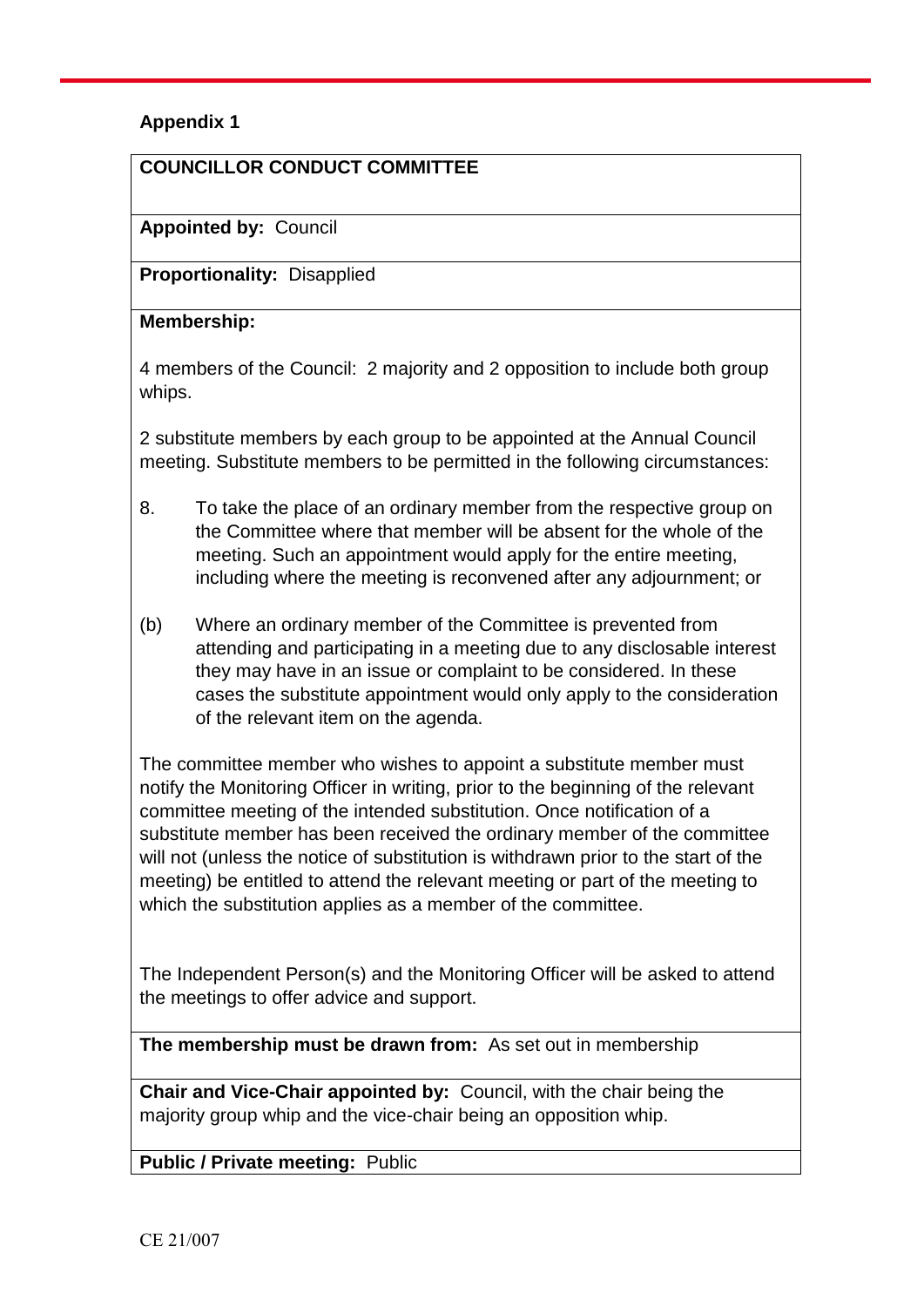**Substitutes:** 2 substitute members by each group to be appointed at the Annual Council meeting. Procedures set out in Membership above.

#### **Quorum:**

No business shall be considered at committee meetings unless at least one quarter of the total number of members, rounded up to a whole number, is present. In no case however shall the quorum be less than 2 members.

#### **Frequency:**

Meetings to be scheduled on a quarterly basis but only to meet if there was business to be transacted. Extra meetings can be arranged if necessary.

#### **Terms of Reference:**

- (i) To deal with policy, complaints against councillors and issues concerning the members' Code of Conduct.
- (ii) To promote and maintain high standards of conduct by councillors and all co-opted members.
- (iii) To assist councillors and co-opted members to observe their Code of Conduct and all other Codes within the Constitution.
- (iv) To monitor the operation of the Councillors' Code of Conduct and report when appropriate to the full Council on the adoption or revision of the Code and all other codes within the Constitution.
- (v) To consider requests for dispensations by councillors, and co-opted members relating to interests set out in the Code of Conduct.
- (vi) To discharge such other functions either general or specific as the Council may from time to time allocate to the Committee.